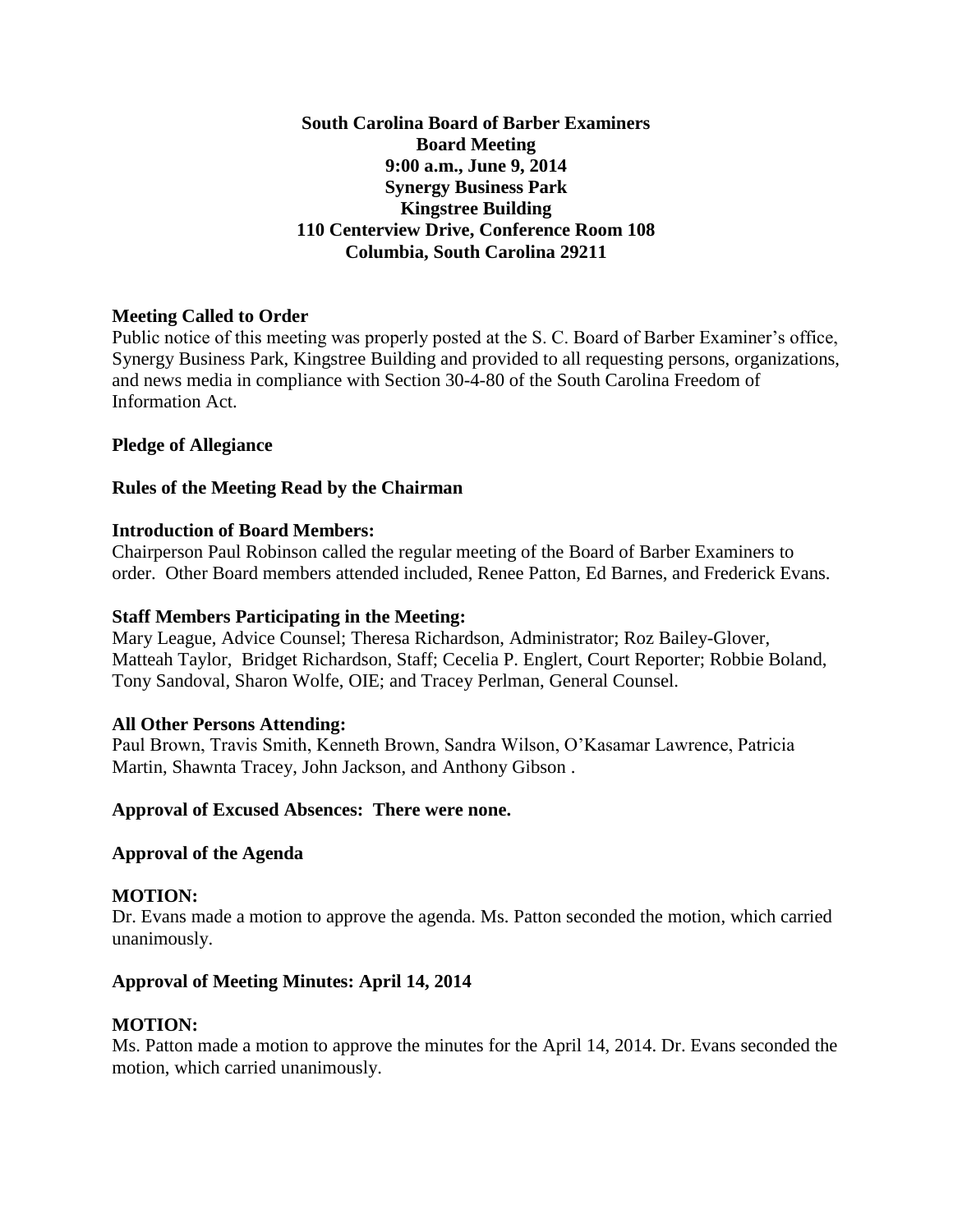#### **Chairman's Remarks – Paul Robinson:**

House Bill 3411 was presented to the Senate along with another. Mr. Barnes assisted with keeping these bills from going to the Governor. The bill the Board wanted to hold back was held up and the other did go through to the Governor. The SCSCA, Beauty Culture League Convention held a banquet Sunday, June  $8<sup>th</sup>$  which was held at the Margaret Miller Cosmetology Center and the Board of Barber Examiners was in attendance. The Palmetto Barber Convention will have a banquet in July and they have also invited the Board of Barber Examiners to be represented. It is exciting for the Board of Barber Examiners to be in attendance to build a united effort to show support for this industry when Legislative issues arise. The approval for traveling to the National Convention in Las Vegas is needed. Mr. Robinson thanked the staff for bringing the Board to the technology age. Mr. Robinson expressed he thought it would be a great help.

# **Administrator Remarks – Theresa Richardson, Administrator**

## **OIE Report – Sharon Wolfe**

Cases received from January 1, 2014 through June 3, 2014 there were 2 active investigations, 3 closed, 2 do not open, 2 opened, and 2 pending board action to equal 11 cases. Cases closed between January 1, 2014 through June 3, 2014 were 36 closed, and 2 do not open to equal 38 cases. Ms. Wolfe explained the do not open cases are those that LLR has no jurisdiction over.

## **IRC Report – Sharon Wolfe**

## **MOTION:**

Dr. Evans made a motion to accept the IRC report as information. Ms. Patton seconded the motion, which carried unanimously.

# **OGC Report – Tracey Perlman**

As of May 29, 2014 there were 31 open cases. There were 12 pending actions, 2 pending CA/MOAs, and 17 pending hearings. There were a total of 31 closed cases on or after December 9, 2013.

#### **Inspection Report – Robbie Boland**

There have been 517 inspections reported. Out of the 517 inspections, there were 163 barber shops closed at the time of the visit, and 354 of those barber shops were physically inspected. The hours of operation will be captured at the time of the renewal.

#### **Budget – April 2014**

There is a renewal forth coming and it should help the budget to make a turn for the better. Mr. Robinson wanted to thank Director Pisark for allowing fine money to be redirected to the Board because it appears to have help with the deficit.

#### **Old Business**

**New Business**

#### **Review for Consideration of School Opening**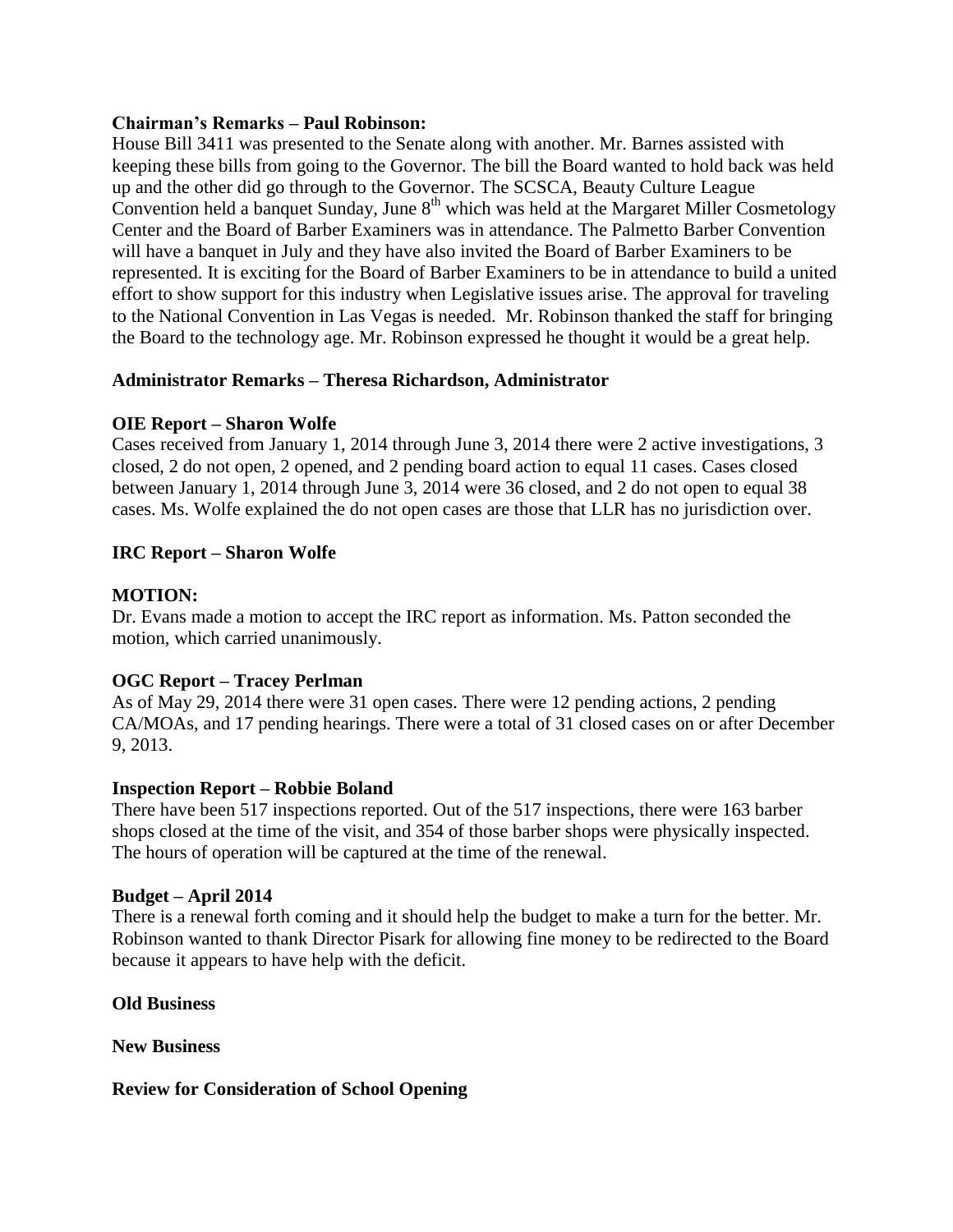#### **Professional Barber College – Travis Smith**

Mr. Smith appeared before the Board because he is interested in opening a barber School. Mr. Smith was informed on his floor plan he needs to specify the specifics of barber school work stations. Mr. Smith explained he has a secondary instructor, Mr. Derrick Genwright, which is in good standing. Mr. Smith was informed that the students' paperwork is kept up-to-date and an instructor must be in the school at all times.

#### **MOTION:**

Ms. Patton made a motion to approve Professional Barber College for the provisional inspection once the floor plan is submitted as requested. Dr. Evans seconded the motion, which carried unanimously.

#### **Victorious Beauty & Barber School – Sandra Wilson**

Ms. Wilson appeared before the Board because she is interested in opening a barber school. Ms. Wilson was asked if she has a secondary instructor just in case she is not able to be present at the school, because an instructor must be present at the school at all times. Ms. Wilson was encouraged to keep students' paperwork up-to-date.

## **MOTION:**

Dr. Evans made a motion to approve Victorious Beauty & Barber School for the provisional inspection once the floor plan is submitted and the secondary instructor. Ms. Patton seconded the motion, which carried unanimously.

#### **Review for Consideration of Licensure Reinstatement with Background Report**

Juan Lewis was scheduled to appear before the Board but he was a no show.

#### **Review for Consideration of Third Student Permit**

Patricia Martin appeared before the Board to request a third student permit. Ms. Martin explained she did not use her first permit because she realized she was not mentally ready. Ms. Martin did use her second permit, but due to family issues she has not been able to complete all of her hours; although, she has completed 1514 hours. Ms. Martin stated she will complete the remaining of her hours at Young's Barber Shop which is where she originally started her hours.

#### **MOTION**

Ms. Patton made a motion to approve Ms. Martin for a third student permit. Ms. Barnes seconded the motion, which carried unanimously.

Jeremy Stewart was scheduled to appear before the Board but he was a no show.

Sean Giles was scheduled to appear before the Board but he was a no show.

#### **Review for Consideration of Licensure with Background Reports**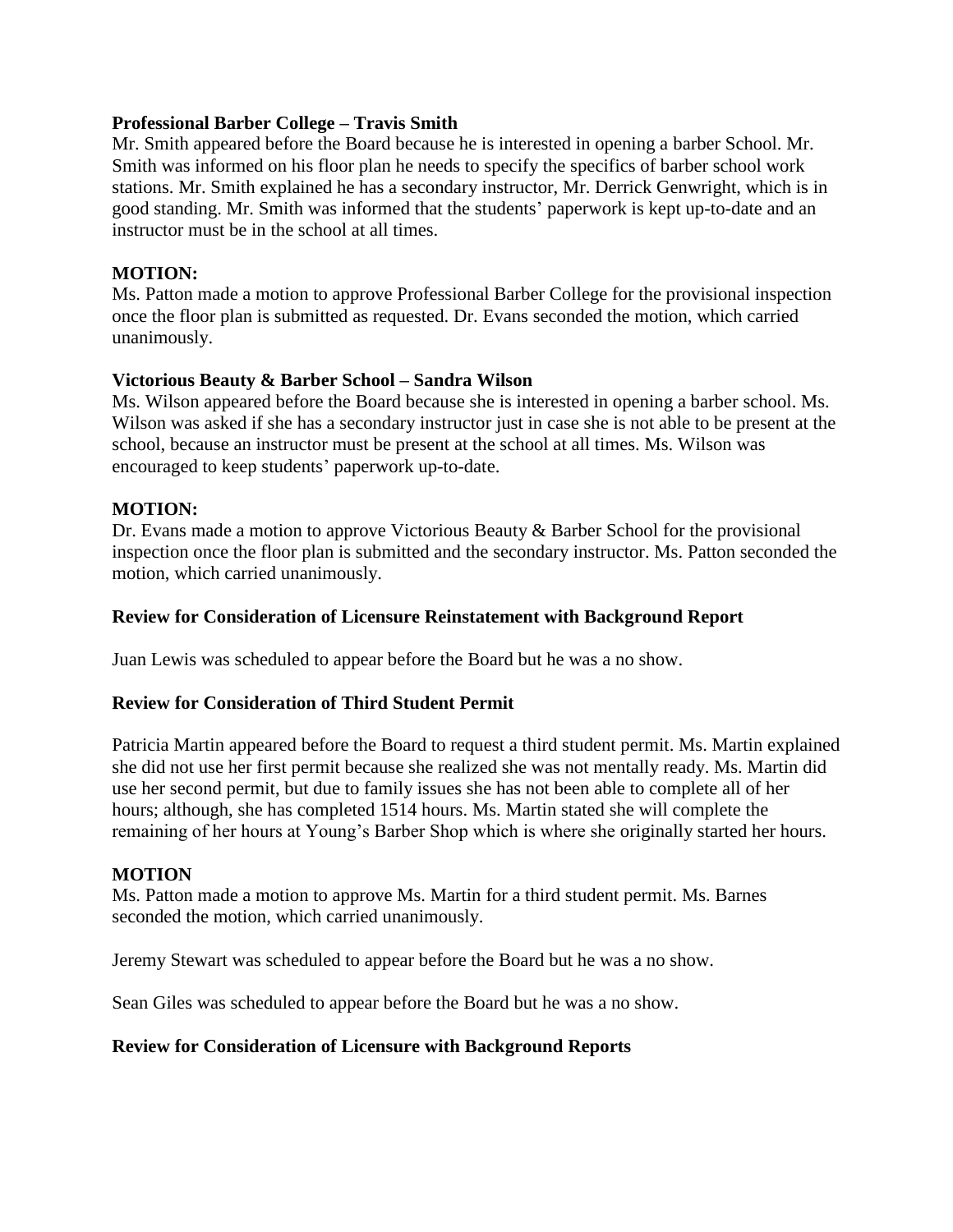Paul Brown appeared before the Board because he has a criminal background history. Mr. Brown is currently on probation through April 2015. Mr. Brown is looking to further his barbering career at Barbering Plus Barber Shop. Mr. Brown did complete counseling for anger management and for drugs at the Alternative Life Improvement in Charleston. Mr. Brown stated none of the crimes were committed in or near a barber shop. Mr. Brown expressed he is doing things differently because he has learned from his mistakes and he wants to be a better person because of his family. Mr. Brown stated that he has decided to never go down the same path again.

# **MOTION**

Dr. Evans made a motion to approve Mr. Brown for licensure with 2 years probation, to submit a SLED report each year at his own expense, if any additional violation occurs that will result in a re-appearance before the Board. Ms. Patton seconded the motion, which carried unanimously.

Shunrio James was scheduled to appear before the Board but he was a no show.

Okasamar Lawrence appeared before the Board because she has a criminal background history. Ms. Lawrence holds a Master Hair Care license, Registered Cosmetology license as well as a Cosmetology Instructor's license. Ms. Lawrence is not currently on parole or probation.

Mr. Robinson explained to Ms. Richardson, as a formal Board decision if there has not been any violations for the past 5 years on a criminal background report the applicant can be approved for licensure by the Administrative staff.

#### **MOTION:**

Dr. Evans made a motion to approve Ms. Lawrence for licensure as a Barber Instructor. Ms. Patton seconded the motion, which carried unanimously.

Shawnta Tracey appeared before the Board because she has a criminal background history. Mr. Tracey is currently on probation which is scheduled to end October 2014. Mr. Tracey is interested in furthering his barbering career at GQ Barber Shop. The offense did not happen in or near a barber shop. Mr. Tracey attended an anger management class while incarcerated.

#### **MOTION:**

Ms. Patton made a motion to approve Mr. Tracey licensure for with a 1 year probationary period, at the end of the year a SLED report at his own expense must be submitted, and any if any additional violations occur Mr. Tracey will have to appear before the Board. Mr. Barnes seconded the motion, which carried unanimously.

Mary League, advice counsel asked for a break.

Mr. Robinson called the meeting back to order.

#### **Hearings**

Makins New Creation (2012-11 and 2013-10), Ms. Tracey Prelman, OGC attorney explained there were unlicensed practice and sanitation violations found during an inspection by Inspector,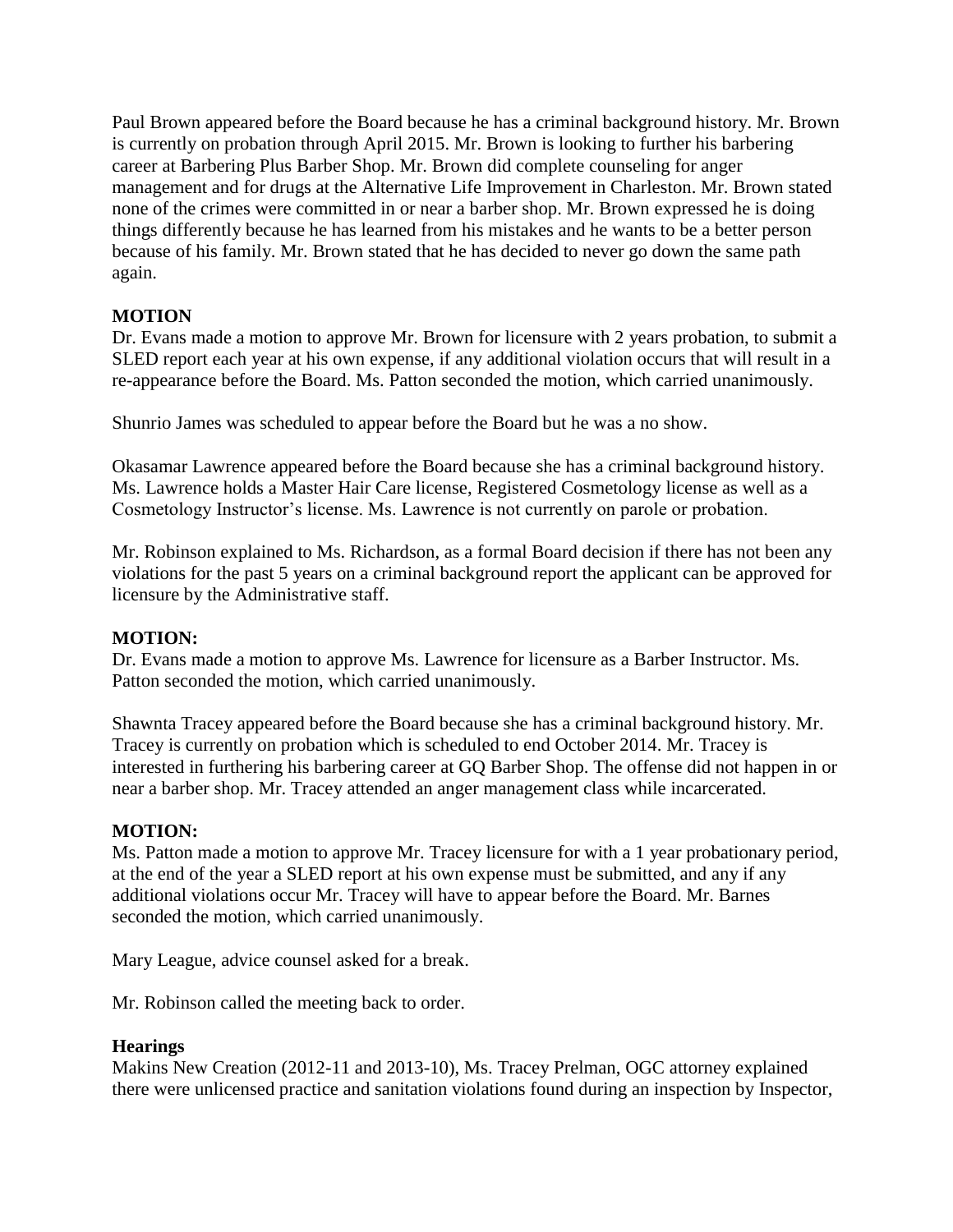Kenneth Kitts. Notification was mailed and no one appeared from Makins New Creation. Mr. Kits conducted an inspection on March 8, 2010 where he found torn barber chairs, dirty work stations, licenses were not posted and David Little was working as a Barber without a barbering license. At this time Makins New Creation was fined \$1000. Mr. Kits asked Mr. Wallace to correct the violations. On May 2, 2010 a follow-up visit was conducted. Mr. Kits found the shop to be slightly cleaned, there was trash in the corner of the shop, hair on the floor, the chairs needed to be replaced or repaired and some licenses were posted. At this visit a citation was not given. On August 18, 2011 another inspection was conducted because there were several complaints from other barber shops in the surrounding area that unlicensed people were working in Makins New Creation. It was found again to be true there were expired licenses posted, trash was all over the floor, the Barbicide jars were half empty and the bottom of the jars were nasty, there was no paper towels in the restrooms, and dirty towels were not properly disposed of. The owner was nowhere to ever be found. There were 2 OJT students with expired permits and there was not an instructor there with them. Mr. Barnes expressed his dissatisfaction regarding this situation and wanted to know why the agency allowed this barber shop to still be opened. Ms. Perlman stated the owners are always given the opportunity to correct the findings. Ms. MaryAnn Miller was called as a witness because she conducted an investigation on Makins New Creation also. At the inspection conducted October 14, 2011. The shop was very nasty, hair was in all of the tools, dirty towels were all over the shop, there were 2 unlicensed people cutting hair, the owner's license was not posted and the license that was posted was expired. Ms. Miller conducted a follow-up inspection January 14, 2013. During this follow-up inspection it was found that the shop was in worst condition from the prior inspection. The owner did have his license posted. The two men that were working in the shop did not have license, Mr. Green was sitting waiting for a client but Mr. Little was providing a service to a client. The Barbicide jars were all dirty, so were the tools, the shop appearance was nasty, all of the work stations were dirty, all of the chairs were torn, and the ceiling was damaged. Ms. Perlman presented her closing statements, based on the evidence presented that Makins New Creation for both cases 2012-11 and 2013-10 are in violations of the following Code of Regulation section 40-1-110 (1)(k), 40-1-110 (1)(c), 40-7-30, and Code of Statute 17-50-4.

#### **MOTION:**

Dr. Evans made a motion for executive session for legal advice. Ms. Patton seconded the motion, which carried unanimously.

#### **MOTION:**

Dr. Evans made motion to come back to public session. Ms. Patton seconded the motion, which carried unanimously.

During executive session no motions made and no votes were taken.

#### **MOTION:**

Dr. Evans made a motion in the cases of 2012-11 and 2013-10. The State has proven their case against Makins New Creation. The recommended sanctions are a public reprimand, a fine of \$1000 payable within 60-days from the date of the order, a Cease & Desist. Request that LLR staff verify the shop is in fact closed. If the owner plans to re-open the shop all fines must be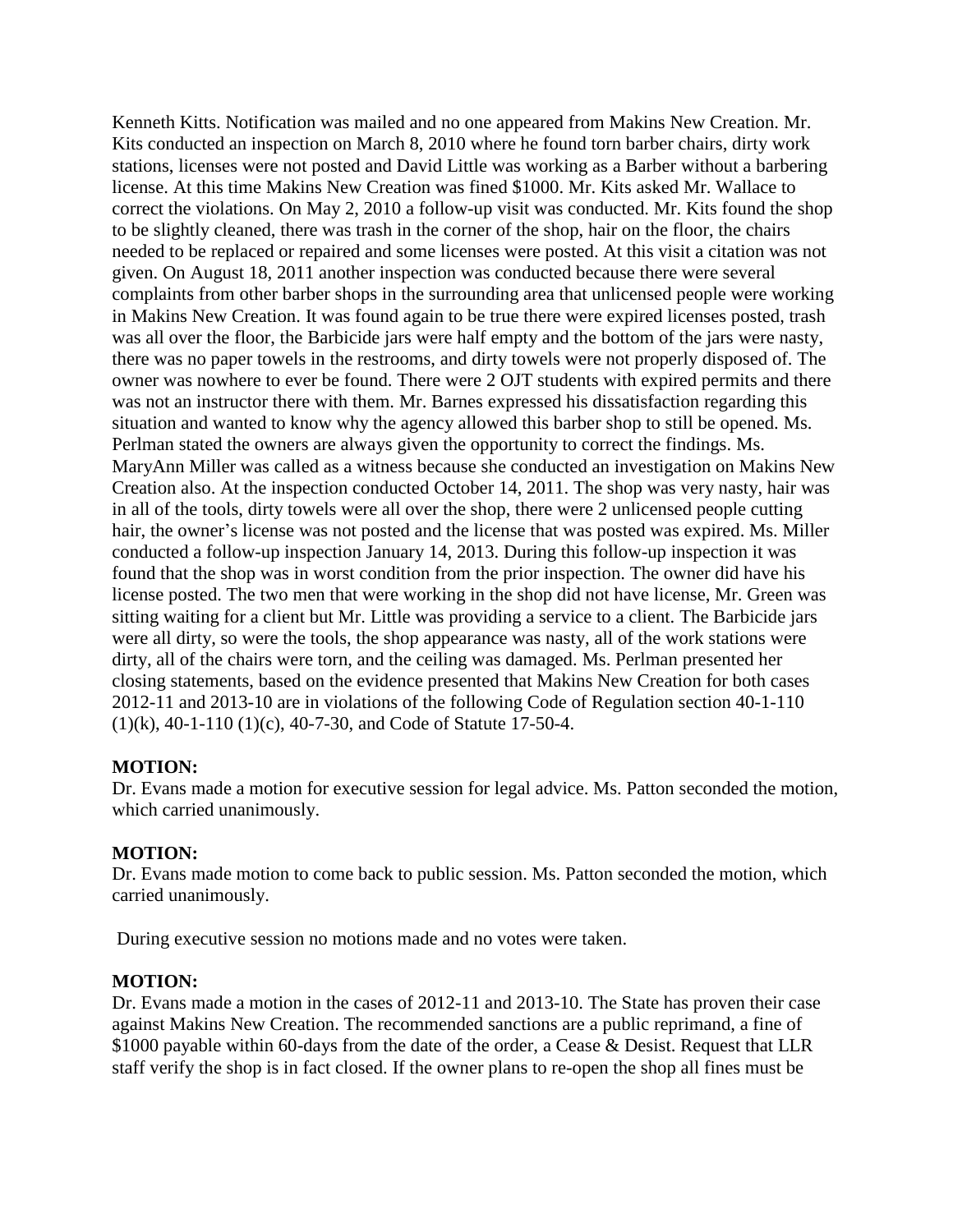paid and the owner must appear before the Board. Ms. Patton seconded the motion, which carried unanimously.

Dominique Mack (2013-7), Ms. Perlman explained the notice of hearing and formal complaint was sent by regular mail as well as certified mail. The certified mail came back undeliverable but the regular mail was not returned; therefore, the State wishes to continue in Dominique Mack's absence. During an inspection at Pop Lock Drop It Hair Studio by Inspector, Wayne Brown, the respondent was found doing a hair relaxing treatment on a client, which the respondent was working outside of their scope of practice because the respondent only possess a hair braider's license. Mr. Brown explained while conducting the inspection he found the manager, Ms. Mary Washington was not present and the license posted for her was expired since March 10, 2009. A Tamika Pearson was doing a set of nails and she was practicing without a license. Ms. Perlman asked the Board to consider the violation of 40-70-30.

# **MOTION:**

Ms. Patton made a motion that the state has proven their case and Dominique Mack was operating outside of his scope of practice. Mr. Mack should receive a public reprimand, pay a fine of \$500 payable within 60-days of the order and receive a Cease & Desist. Dr. Evans seconded the motion, which carried unanimously.

Greenwood Barber College (2013-24), Mr. Harris, owner, has agreed with the fact and a Memorandum of Agreement (MOA) has been issued. Mr. Harris was not able to appear; however, the case was originally scheduled for August 11, 2014; therefore, Ms. Perlman asked for this case to be continued until August 11, 2014.

Mr. Robinson and the Board agreed to the continuance of case 2013-24 until August 11, 2014.

Aicha Camara (2012-6), Ms. Perlman explained the notice of hearing and formal complaint was sent by regular mail as well as certified mail. Ms. Perlman stated Ms. Camara violated Code of Regulation sections 40-7-30, 40-1-110 (1) (c), and 40-1-110 (1) (f). Ms. Perlman called Mr. Jim Kizer an inspector of LLR. Mr. Kizer stated he initially visited this braiding shop due to a written complaint about unlicensed practices. Mr. Kizer was not able to conduct an inspection because hair braider shops are not licensed, only the hair braiders. On May 11, 2012 Mr. Kizer visited the shop a second time which he found two ladies braiding a client's hair and adding extensions, one of the ladies possessed a hair braider's registration and the other young lady explained to Mr. Kizer she just arrived from Africa and was learning the hair braiding technique. Mr. Kizer stated he explained to both of the ladies that only the natural human hair is to be braided with a hair braider's registration. Based on the findings Mr. Kizer recommended a second Cease & Desist be issued. Ms. Yolanda Rodgers was called as a witness because she her conducted an investigation on February 22, 2013 Mr. Kizer wrote. Ms. Rodgers conducted an observation of the shop before she entered. Ms. Rodgers stated she watched a young lady leaving the business with hair braided extensions at that time she approached the shop. When entering the shop Ms. Rodgers noticed packages of extension hair behind a counter and used extension hair at a station. Ms. Rodgers asked to speak to the owner and she was informed the owner was in Africa and the young lady there was assigned to provide braiding services until the owner's return. During this conversation Ms. Rodgers explained the young lady admitted she was not licensed. Ms. Perlman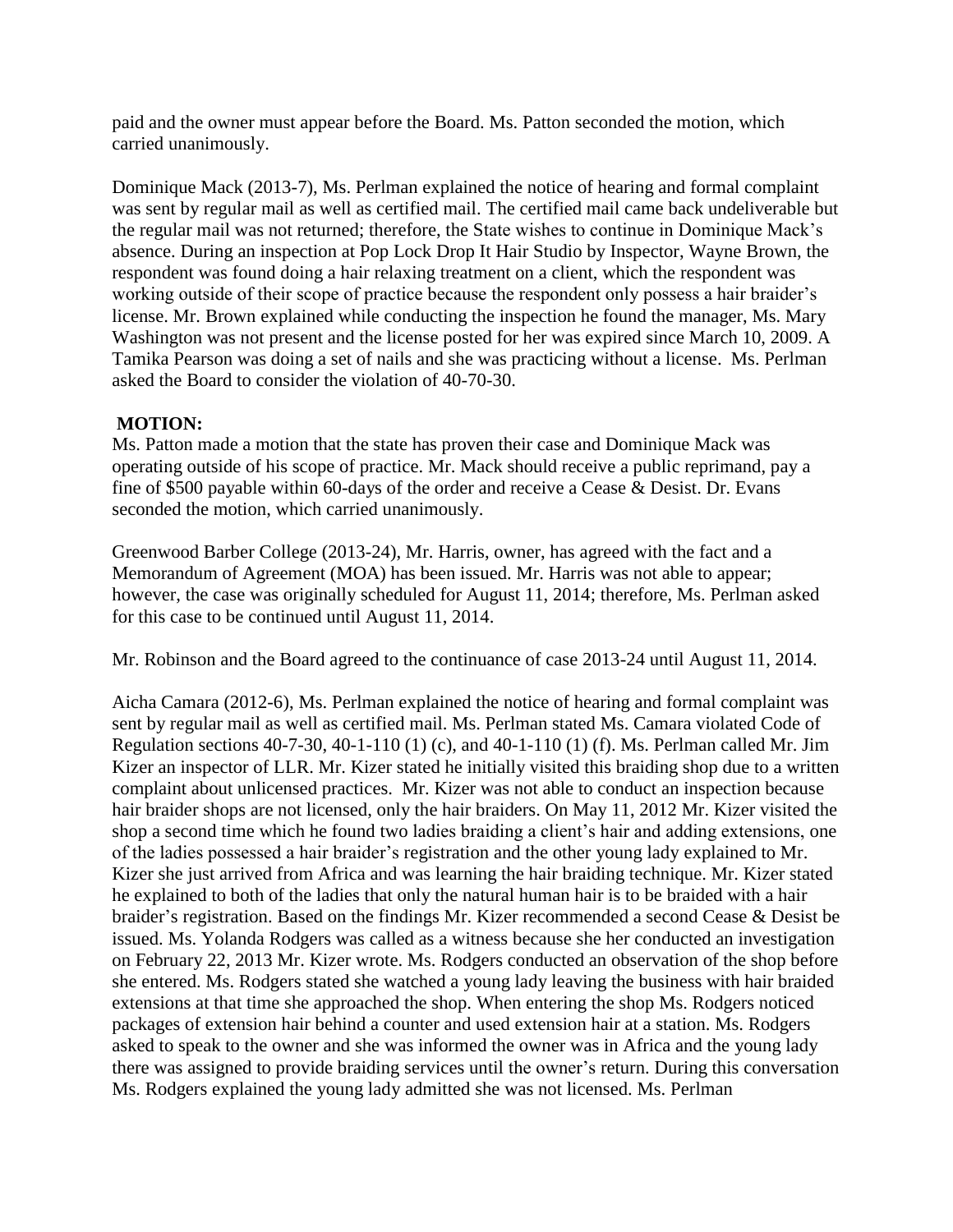recommended the respondent be found guilty of the following violations from the Codes of Regulations 40-7-30, 40-1-110 (1) (c), 40-1-110 (1) (f).

# **MOTION:**

Dr. Evans made a motion for executive session for legal advice. Ms. Patton seconded the motion, which carried unanimously.

# **MOTION:**

Mr. Barnes made a motion to go back into public session. Ms. Patton seconded the motion, which carried unanimously.

During executive session no motions were made and no votes were taken.

# **MOTION:**

Dr. Evans made a motion that the State has proven the violations on case 2012-6, Aicha Camara, 40-7-30 and 40-1-110 (1) (c) and violation 40-1-110 (1) (f) was not proven. Dr. Evans' recommendation was for a fine of \$1000, to be payable within 60-days of the order, a Cease & Desist, and a public reprimand. If the licensee wishes for the license to be reinstated there must be a Board appearance for approval. Ms. Patton seconded the motion, which carried unanimously.

Kenneth Brown (2013-35 MOA), Ms. Prentiss Shealey explained Mr. Brown has agreed on the violations that were found during an inspection. On or about August 21, 2013 an inspection was conducted and it was found that no monthly student hours were being kept, which violates section 40-1-110 (1) (k) and Code of Regulation 17-11. Mr. Brown stated he and the OJT student in question had a disagreement and this student took his student permit and proceeded to go to obtain hours from another shop. Mr. Brown explained he informed the student hours would not be provided to him because there was a financial agreement that was not met; therefore, the hours would not be granted until such time.

# **MOTION:**

Ms. Patton made a motion not to accept the MOA and to dismiss the case against Mr. Kenneth Brown. Dr. Evans seconded the motion, which carried unanimously.

Str 8 Edge Barber Shop (2012-25), Ms. Shealey explained she has been in constant contact with Ms. Alister King and he has provided the OJT student monthly hours that were in question, which were date stamped. Ms. Shealey requested for a dismissal of this case.

# **MOTION:**

Dr. Evans made a motion to dismiss this case as Ms. Shealey recommended. Ms. Patton seconded the motion, which carried unanimously.

Master's Touch Barber Shop (2013-23), Ms. Perlman explained the State is going to prove Master's Touch Barber Shop had many violations during the inspection. Mr. Robbie Boland explained an inspection was conducted on May 24, 2013 by SandyLynn Beaty. Mr. Boland stated in Ms. Beaty's report from the second inspection the shop was in the same condition if not